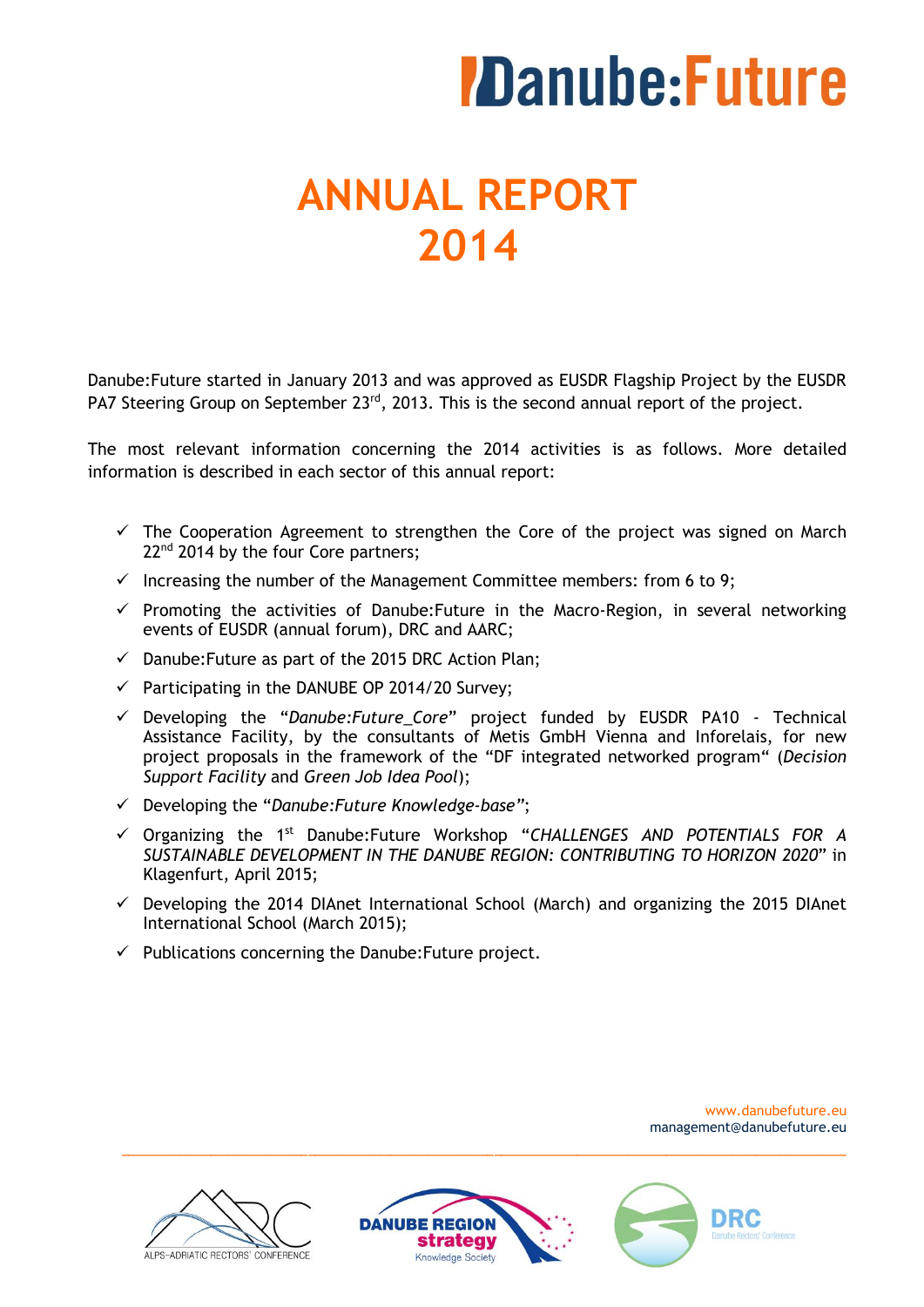### **MANAGEMENT**

Danube:Future is managed by the **Core Partners**: Alpen-Adria-University Klagenfurt (A), University of Trieste (I), University of Natural Resources and Life Sciences Vienna (A) and University of Novi Sad (SRB).

The **Beneficiaries and endorsing partners** of the project, as a joint initiative, are the Danube Rectors' Conference and the Alps Adriatic Rectors' Conference.

The **Supporting partners** are the Institute for the Danube Region and Central Europe, Vienna (IDM), the International Commission for the Protection of the Danube River (ICPDR) and International association for Danube research (IAD).

Institutions contributing to any of the modules Core, Research and Capacity Building are **Contributing Partners**. An open list is available on the website: [www.danubefuture.eu/contributing](http://www.danubefuture.eu/contributing-partners?order=field_location_country&sort=asc)[partners?order=field\\_location\\_country&sort=asc](http://www.danubefuture.eu/contributing-partners?order=field_location_country&sort=asc)



### **MANAGEMENT COMMITTEE**

The Committee is composed now of 9 members: 2 delegates from each Core Partner (AAU, UniTS, BOKU, UNS) and 1 delegate from DRC (1 delegate from AARC is appointing in January 2015). There is one Coordinator and one Vice-Coordinator.

The EU Commission or its representative, as well as the Coordinators of the EUSDR - PA 7 (Knowledge society) can participate in the meetings of the Management Committee without voting right.

Six Meetings where held during 2014.

**Project Regulations** were approved in November 2013 and amended during 2014.

### **INTERNATIONAL ADVISORY BOARD**

The International Advisory Board is composed of experts with varied experiences and of different nationalities. Its role is to offer advice on matters of development of Danube:Future, increase the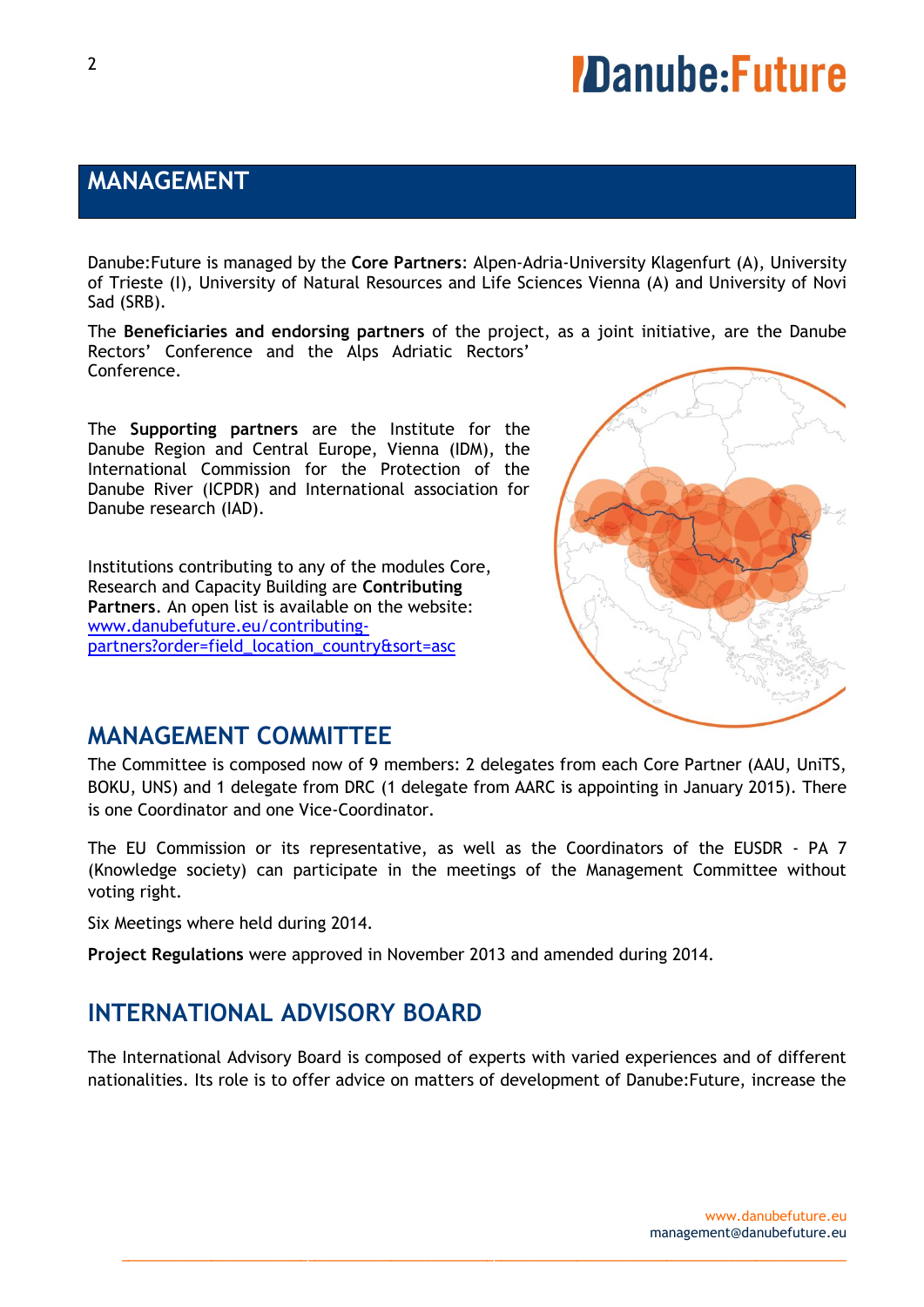

international visibility of Danube:Future and allow it to benefit from the experience of a highranking interdisciplinary group. Having outstanding scholars from different specializations and involved in different networks assisting in the development of Danube:Future as a major initiative in interdisciplinary environmental humanities is of great value for the project.

The International Advisory Board is composed of at least 3 and no more than 15 members, appointed by the Management Committee. The Management Committee appointed the following experts:

- Prof Andreas Breinbauer, University of Applied Sciences BFI Vienna (Austria)
- Prof Helmut Habersack, BOKU Vienna (Austria)
- Dr Didier Pont, Irstea (France)
- Dr Wolfgang Stalzer, ICPDR (Austria)

### **ADMINISTRATION**

The Project Administrator offers essential administrative support in all aspects facilitating the Danube:Future project: scheduling meeting times and locations, taking meeting minutes and developing presentations. In addition, the project administrator participates in budget administration, providing analysis, keeping records, and forecasting financial performance.

The University of Trieste is in charge of the Project Administration by its staff.

### **CONTRIBUTION FROM/TO DRC and AARC**

During the first phase of the project, Danube:Future invited the DRC/AARC universities to participate in the DIAnet International Schools (please read the DIAnet School Final reports for more info).

The following Universities are now Contributing Partner, according to the *Danube:Future Project Regulations* (art. 3.4):

| <b>COUNTRY</b>  | <b>PARTNER</b>                           | <b>DRC</b> | <b>AARC</b> |
|-----------------|------------------------------------------|------------|-------------|
|                 |                                          |            |             |
| <b>ALBANIA</b>  | Universiteti i Shkodrës "Luigj Gurakuqi" |            |             |
| <b>AUSTRIA</b>  | Alpen Adria Universität Klagenfurt       |            |             |
|                 | University of Wien                       | x          |             |
| <b>BULGARIA</b> | University of Ruse                       | X          |             |
| <b>CROATIA</b>  | University of Rijeka                     |            | X           |
|                 | University of Split                      | х          | χ           |
|                 | University of Zagreb                     |            | X           |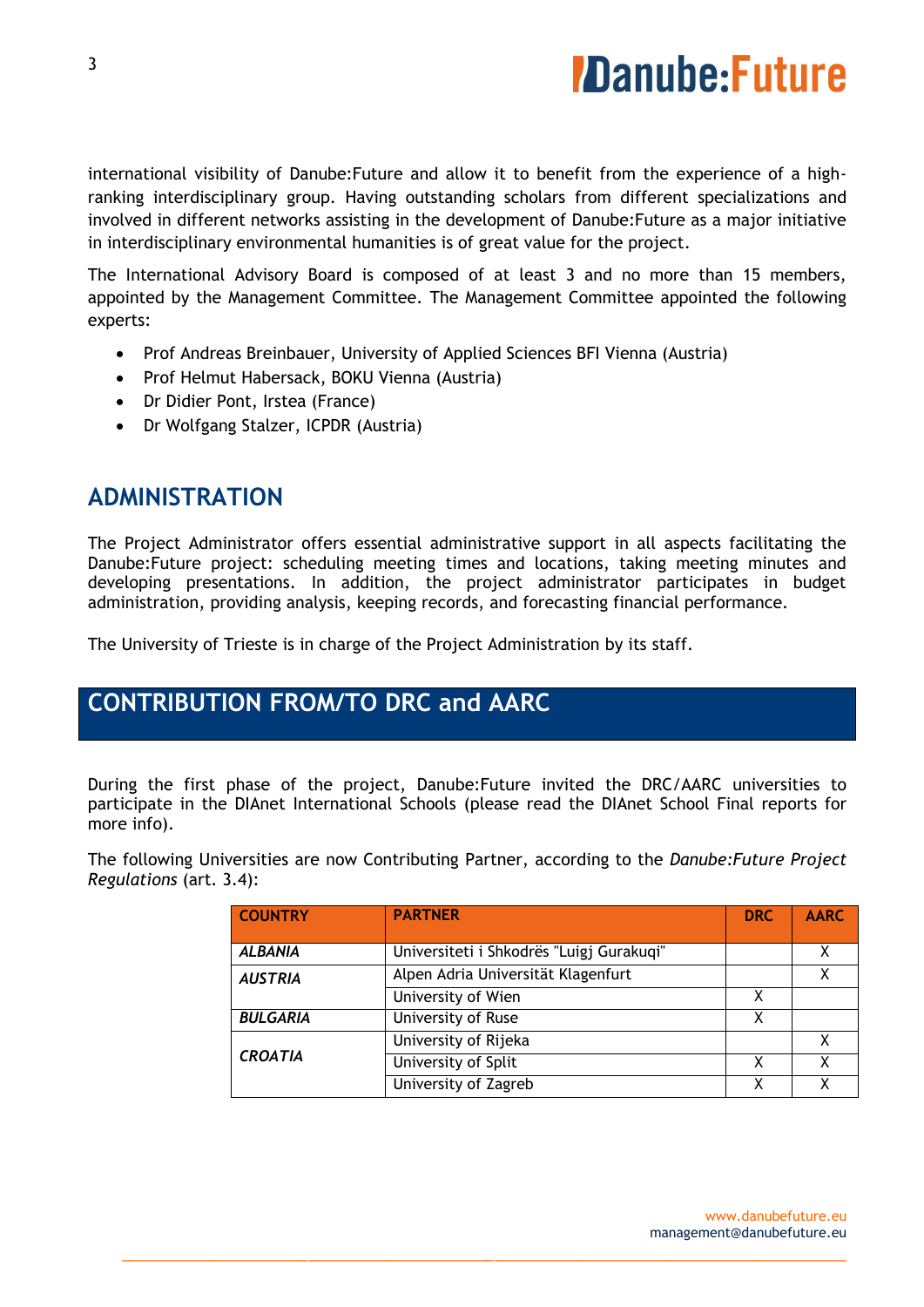| <b>Charles University Prague</b>             | X |   |
|----------------------------------------------|---|---|
| <b>Czech University of Life Sciences</b>     | X |   |
| Palacký University                           | X |   |
| Corvinus University of Budapest              | X |   |
| Eötvös Loránd University                     | X |   |
| University of Pécs                           | X | X |
| Free University of Bozen/Bolzano             | X |   |
| University of Ferrara                        |   | X |
| University of Trieste                        | X | X |
| Ca' Foscari University of Venice             |   | X |
| University of Prishtina                      | X |   |
| "Babes-Bolyai" University                    | X |   |
| Vasile Goldis Western University of Arad     | X |   |
| University of Novi Sad                       | X |   |
| Constantine the Philosopher University Nitra | X |   |
| University of Ljubljana                      |   | X |
| University of Maribor                        | X | X |
|                                              |   |   |
| University of Nova Gorica                    | X | X |
|                                              |   |   |

Since November 2014, Danube:Future is part of the 2015 DRC Action Plan.

## **CONTRIBUTION TO EUSDR**

Danube:Future is connected with all the EUSDR Priority Areas because it potentially contributes to all 4 pillars:

**Pillar 1**, Connecting the region: transportation network evolution (PA 1), transition pre- to postfossil society (PA 2) and nationalism, war, tourism (PA 3);

- **Pillar 2**, Protecting the environment: results of the research module will be useful for the restoration and maintenance of the quality of waters by the hydromorphological change (PA 4), for the management of environmental risks as toxic sediments (PA 5) and for the preservation of biodiversity, landscapes and the quality of air and soils (PA 6);
- **Pillar 3**, Building prosperity: results of the capacity building module enhance the development of green/blue economy (PA 8) and strengthen the education for people (PA 9);
- **Pillar 4,** Strengthening the Region: through contributing to the political and institutional structures (PA 10) and to social prosperity (PA 11).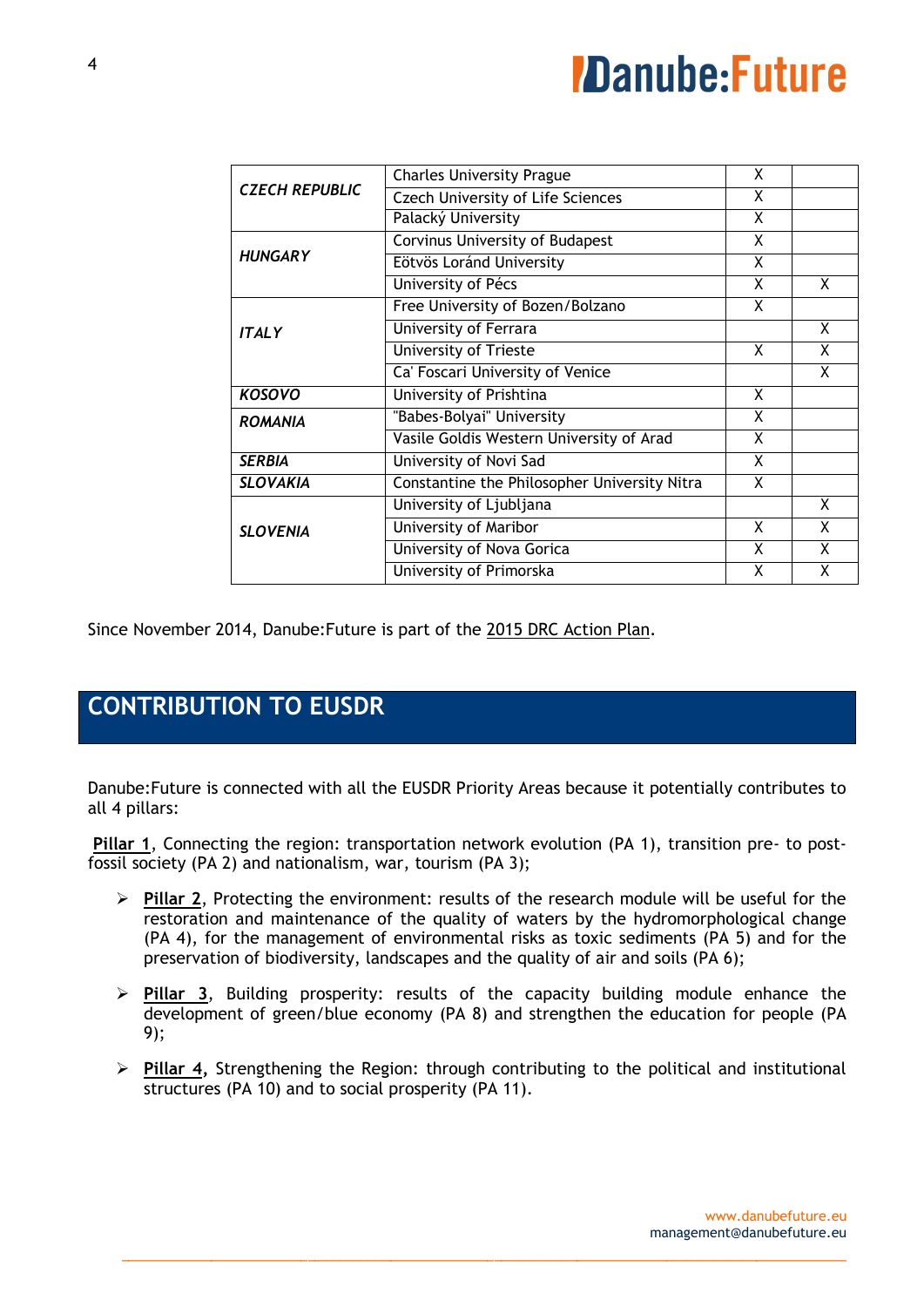### **CONTRIBUTION TO ICPDR**

Danube:Future takes also into account the main environmental problems of the Danube and the DRB as they were defined by the ICPDR.

It addresses, in particular:

- **water quality** deterioration from organic pollution because the Danube River Basin is greatly affected by the activities of over 81 million people;
- **excessive nutrients** which are disturbing the ecological balance in the Danube and the Black Sea;
- **heavy metal** input, whereas Cadmium, Lead, Mercury, DDT, Lindane and Atrazine are among the most **serious pollutants contaminating the Danube** River Basin;
- **hydromorphological alterations** because more than 80% of the length of the Danube is regulated, and over 700 dams and weirs have been built along its main tributaries;
- **floods:** in 2002 the floods in Germany, Austria, the Czech Republic and Slovakia, were made worse by canalization causing €14.4 billion of damage;
- **loss of natural floodplains**.

### **THE PROJECT STRUCTURE**

The project is divided into three modules:

- **Core**: aimed and establishing an open-access knowledge base to which capacity building and research projects can contribute, thus increasing their visibility and accessibility. The outcomes of the Danube:Future project are available to organizations, institutions and decision makers.
- **Capacity Building**: it takes into account existing initiatives and frameworks dealing with sustainable development research. Danube:Future is aimed at developing trainings in cultural and natural heritage, institutional capacity building for green jobs, and strengthening regional networks.
- **Research**: the DRB has a troubled political and environmental history. Environmental problems abound and impede economic growth and sustainable development.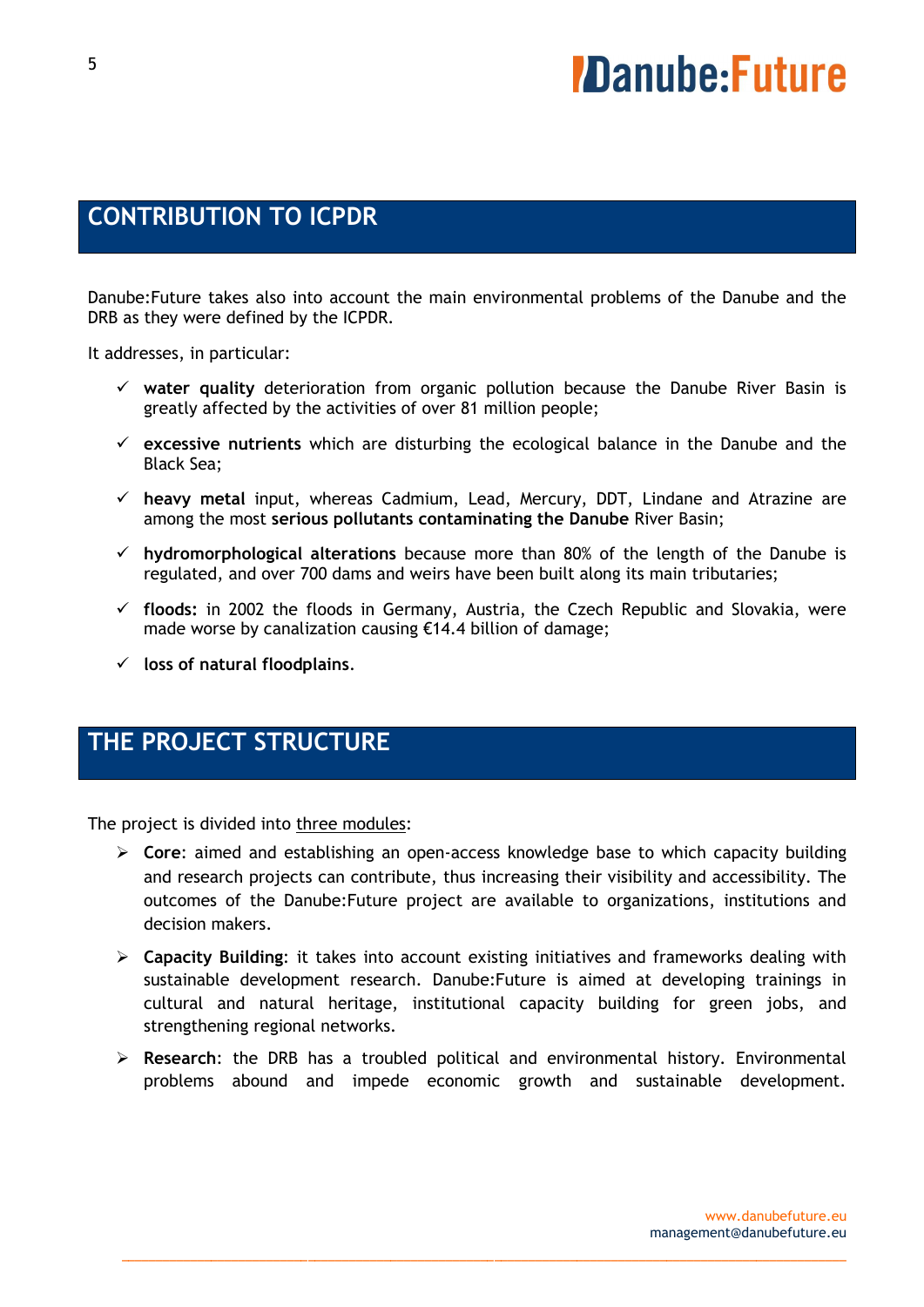Danube:Future takes into account the long-term legacies of this troubled history with a strong focus on humanities and social sciences through new interdisciplinary approaches.



### **CORE MODULE**

### **1) NETWORKING**

Danube:Future is aimed to create and develop new networks of researchers and SME/NGO representatives of the DRB engaging in smart specialization strategies in their region and sharing best practice models in research, education and training.

The Rectors' Conferences' communication structures and their annual meetings increasingly become a major platform for exchange and networking on the level of the partner institutions. This task will be facilitated by the Institute for the Danube Region and Central Europe (IDM), which acts as permanent secretariat of the Danube Rectors' Conference.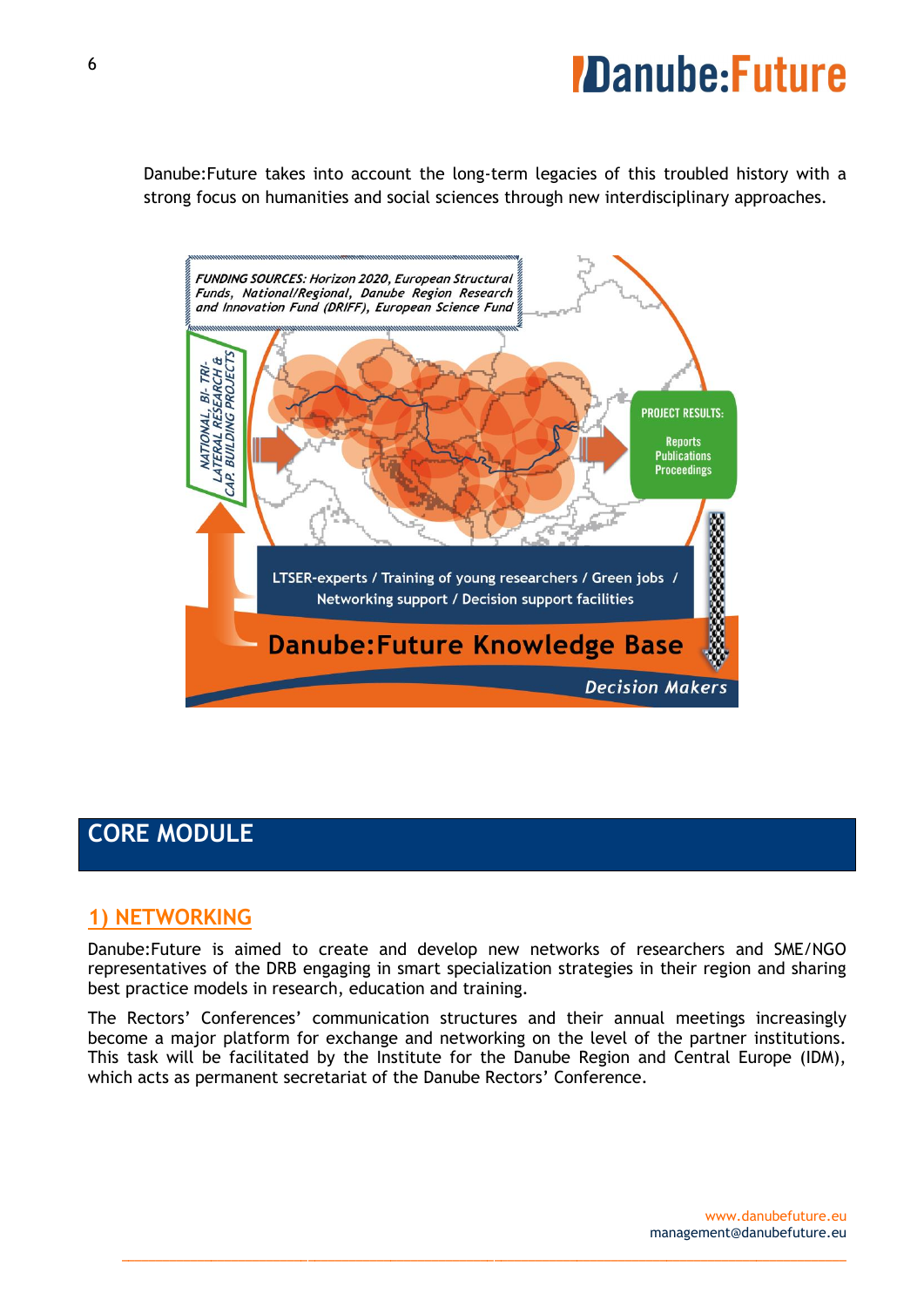The Danube:Future project was presented at different events:

- EUSDR PA7 SG meeting, Budapest (20 May)
- UniTS Seminar, Trieste (28 May)
- $\triangleright$  IAD Austria Annual meeting, Vienna (2 June)
- $\triangleright$  AAU, Klagenfurt (3 June)
- $\triangleright$  IAD Conference, Sofia (17/20 June)
- > 3<sup>rd</sup> EUSDR Forum, Vienna (26-27 June)
- AARC Plenary Assembly, Tuzla (18 September)
- European Danube Forum, Krems (10 October)
- $\triangleright$  Austrian Scientist of the Year Lecture organized by Office of Science and Technology Austria, Washington DC (28 October) and General Consulate Austria, New York City, (October 29)
- Advisory Committee of the Danube Local Actors Platform (PA 10), Vienna (4 November)
- $\triangleright$  DRC Annual Assembly, Belgrade (6 November)
- Conference "From Idea to Implementation Chances and Limits" of the EUSDR of ARGE Donauländer (12 November)
- EUSDR PA7 SG meeting, Vienna (10 December)

#### **2) INTEGRATED NETWORKED PROGRAM**

The integrated program is composed of the following tools:

#### **a) Danube:Future Knowledge-base**

The Knowledge Base aims at:

- $\Rightarrow$  Compiling and disseminating existing projects linked thematically to Danube:Future;
- $\Rightarrow$  fostering collaboration between Members;
- $\Rightarrow$  supporting the creation of new networks (e.g. for building interdisciplinary projects);
- $\Rightarrow$  sharing the outcomes of sustainability-oriented research related to the DRB.

The Knowledge Base is a **dynamic database**. It is updated regularly and is made available to supporting and supported researchers, universities, institutions, enterprises, regional or local administrators, or politicians.

The Knowledge Base is available **open access**, ensuring that the outputs of the Danube:Future project are utilized by universities, organizations, civil society institutions or other involved parties.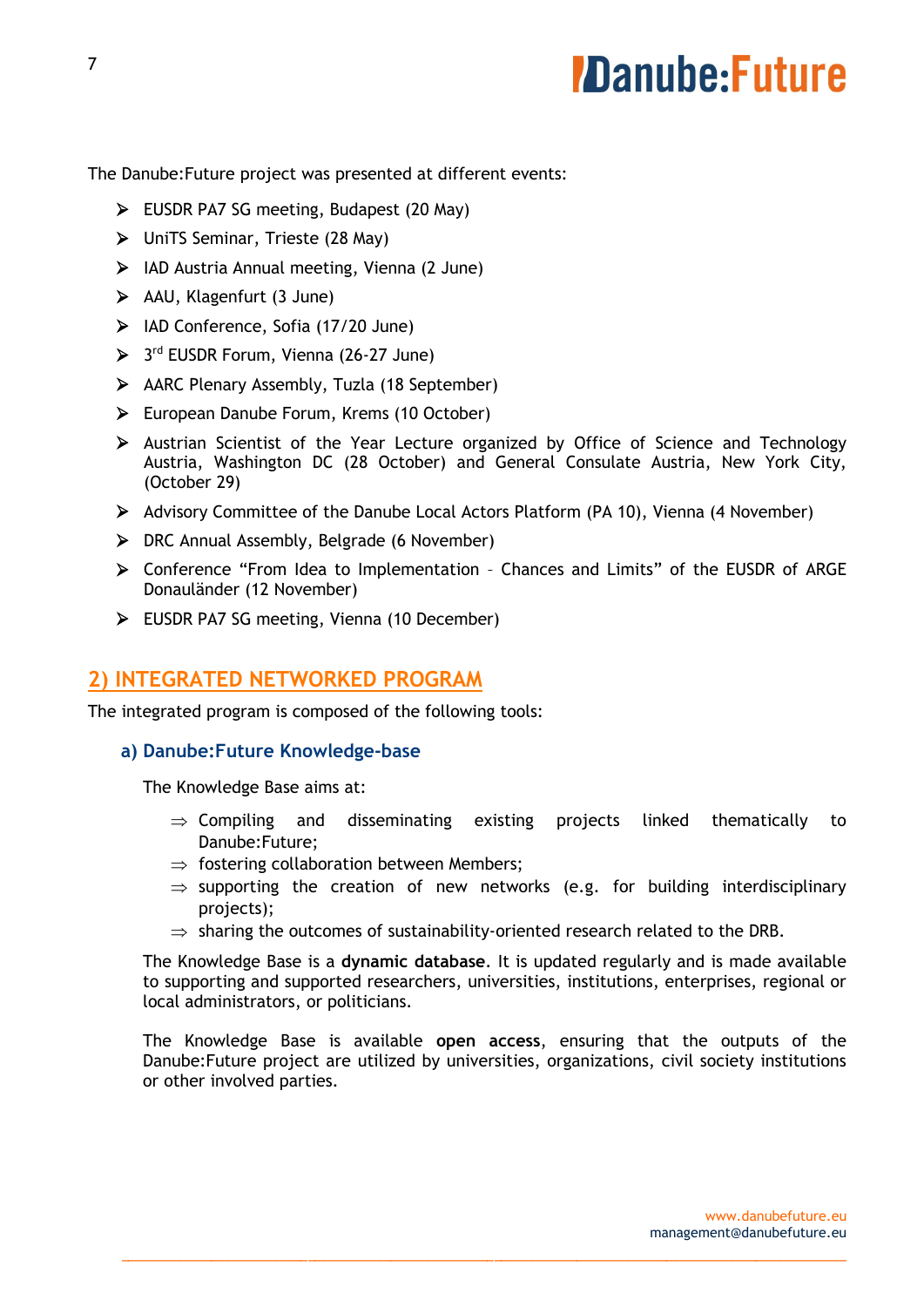

"Danube:Future Knowledge Base Regulations" will help Members participating in collection of high-quality information.

 *During 2014, the first stage of the Knowledge Base was developed. The on-line version is expected by April 2015.*

#### **b) Decision Support Facility**

(Policy) decision makers - local, communal, regional governments, sectoral institutions on national levels - need information about development perspectives for their own community. Information from many different scientific perspectives is needed in the decision process.

The *Joint Programming Initiatives* are a new process combining a strategic framework, a bottom-up approach and a high-level commitment from Member States for a limited number of areas. Not all the countries of the Danube Region are members of the JPIs and, at the same time, Sustainable Development is an important topic which is at present missing from the JPI agenda.

Danube:Future should contribute to decision making by providing a long-term-perspective on issues of sustainable development. Danube:Future, through the DRC and AARC members, should be able to offer a service for supporting local decision makers and public authorities.

**New models** are required to establish this cooperation and to find **new ways of governance**, **science-policy cooperation** and to **fill the existing knowledge gaps**.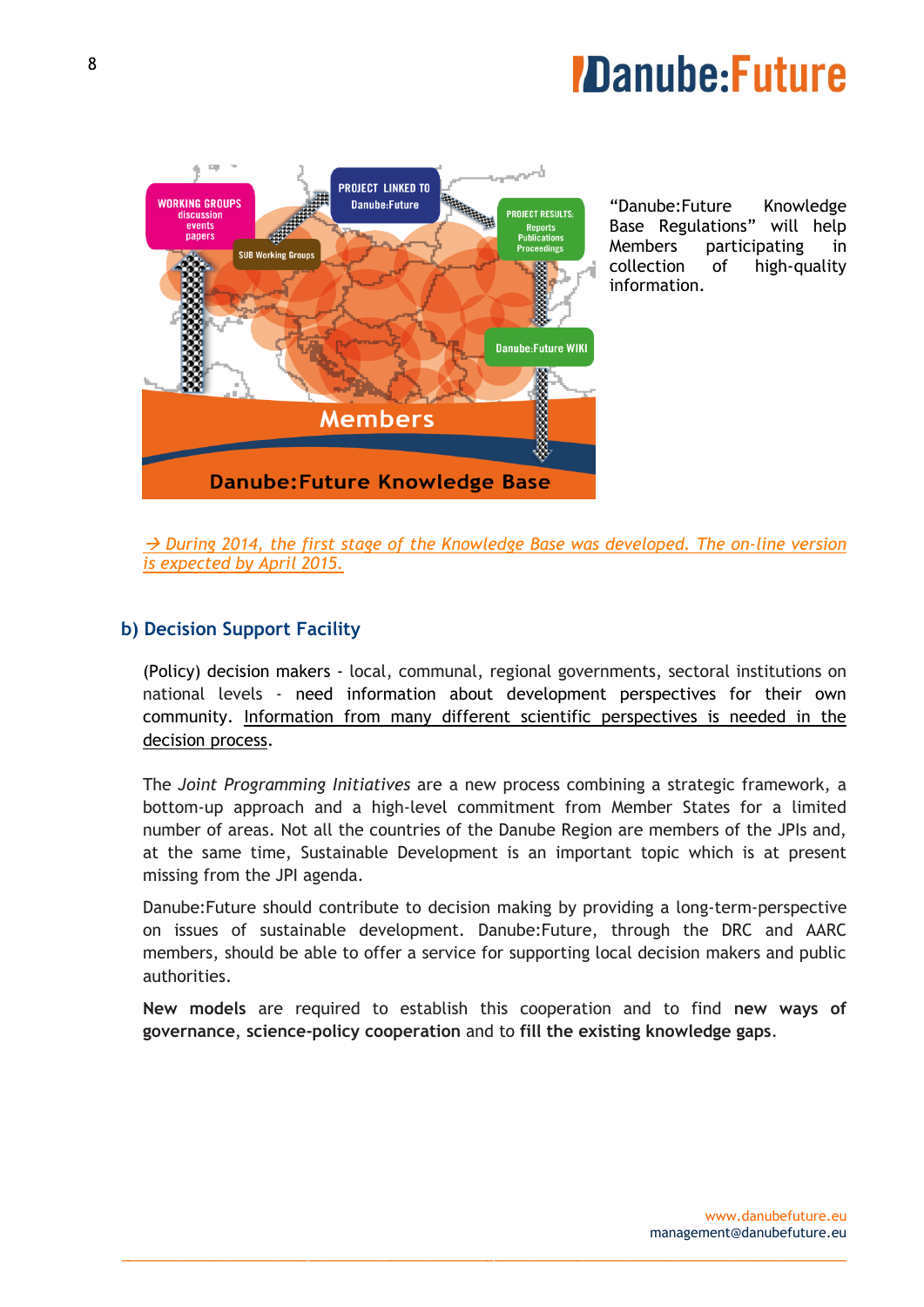

The proposed project aims at testing in two important policy fields – Sturgeons in the Danube and Toxic Sediments and Environmental Legacies - how these new models could work in practice and how a mainstreaming to further regional actors and topics could be managed in the Danube area.

 *During 2014, the project idea was analyzed with the support of the EUSDR-PA10 TAF: information on suggested projects is available upon request to the Project Administrator. The follow up activities are expected in 2015.*

#### **c) Green job idea pool**

The Danube Green jobs have been a promise for several years. Europewide, job prospects in many traditional sectors are more and more limited. Business ideas related to sustainable development, be they in the wider realm of the bio-economy, in green transport or green building, to name but a few, fare better than most. This is also true for the Danube River Basin (DRB). The basin has been selected in 2010 for a macro-regional strategy of the European Union (EUSDR). Of its 11 pillars, Pillar 7, Knowledge Society, deals with linking all parts of the innovation cycle, but in particular making research available for the wider economy, which is unequally developed in the DRB.

The Danube region faces large and varied sustainability challenges, which differ at least partly from other areas of Europe. As the environment knows no national boundaries and its rivers are a powerful connector also of pollution and invasive species, international cooperation is required to tackle them. More than anywhere else in Europe have the basin's history of warfare and conflict, but also the exploitative economies of communist regimes and their successors left scars on the landscape, legacies of toxins and hydromorphological changes in river courses and landscapes that need to be taken into full account as baselines for planning, if sustainable development is to be achieved. On the other hand, the basin's potential to develop its natural and cultural heritage into an asset for sustainable development is great, if yet largely untapped.

Danube:Future has very successfully held two "International Schools" in Gorizia (IT) aimed at training PhDs and Junior PostDocs in interdisciplinary, international cooperation in the field of sustainable development. The intensive schools have led to a series of project proto-proposals of which some will become research proposals, but others have the potential to become business ideas. For the latter, a 'Green Job Idea Pool' is currently under development.

 $\rightarrow$  During 2014, the incubators' framework was analyzed with the support of the EUSDR-*PA10 TAF, resulting in recommendations to Danube:Future. The follow up activities are expected in 2015.*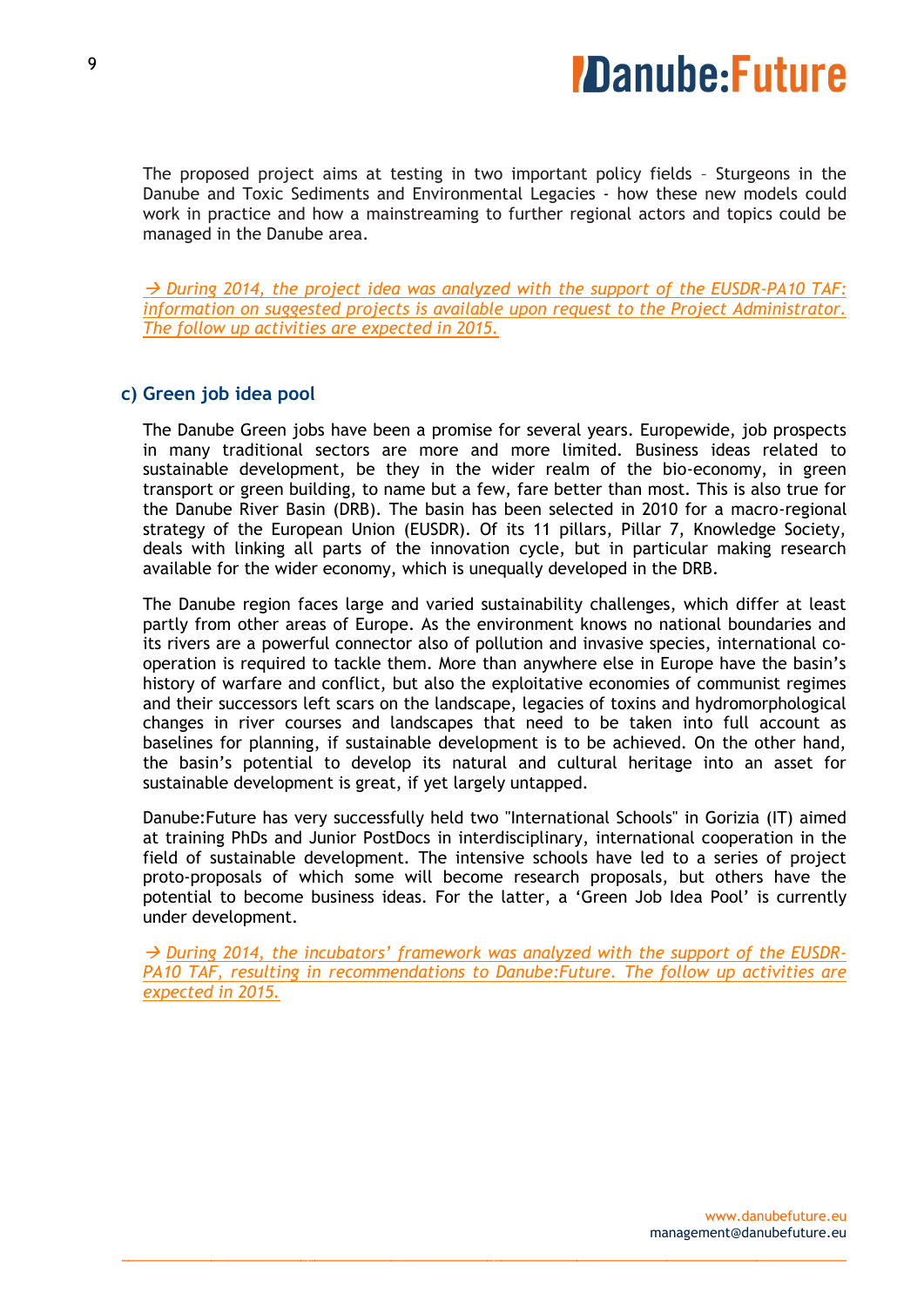#### **3) WORKSHOPS**

Annual planned series of international workshops are dedicated to identifying challenges and potentials in the Danube River Basin in interdisciplinary groups. Emphasis will be on the humanities and their contribution to the preparation of one or more HORIZON 2020 project proposal(-s).

The first workshop will be held in Klagenfurt (A) from April  $8<sup>th</sup>$  to  $10<sup>th</sup>$ , 2015. The organizers expect up to 50 participants, including invited representatives of the international institutions which endorsed Danube: Future (EUSDR-PA7; DRC; AARC), and participants invited on the basis of their research excellence and on the potential to create a project consortium which will be able to handle sustainability problems of the DRB in an inter- and transdisciplinary way.

#### **4) WEBSITE AND SOCIAL MEDIA**

To disseminate the Danube:Future activities, the official website is online since March 2013 ( [www.danubefuture.eu](http://www.danubefuture.eu/) ). Registered members: 134



\_\_\_\_\_\_\_\_\_\_\_\_\_\_\_\_\_\_\_\_\_\_\_\_\_\_\_\_\_\_\_\_\_\_\_\_\_\_\_\_\_\_\_\_\_\_\_\_\_\_\_\_\_\_\_\_\_\_\_\_\_\_\_\_\_\_\_\_\_\_\_\_\_\_\_\_\_\_\_\_\_\_\_\_\_\_\_\_\_\_\_\_\_\_\_\_\_\_\_\_\_\_\_\_\_

#### **VISIBILITY OF Danube:Future**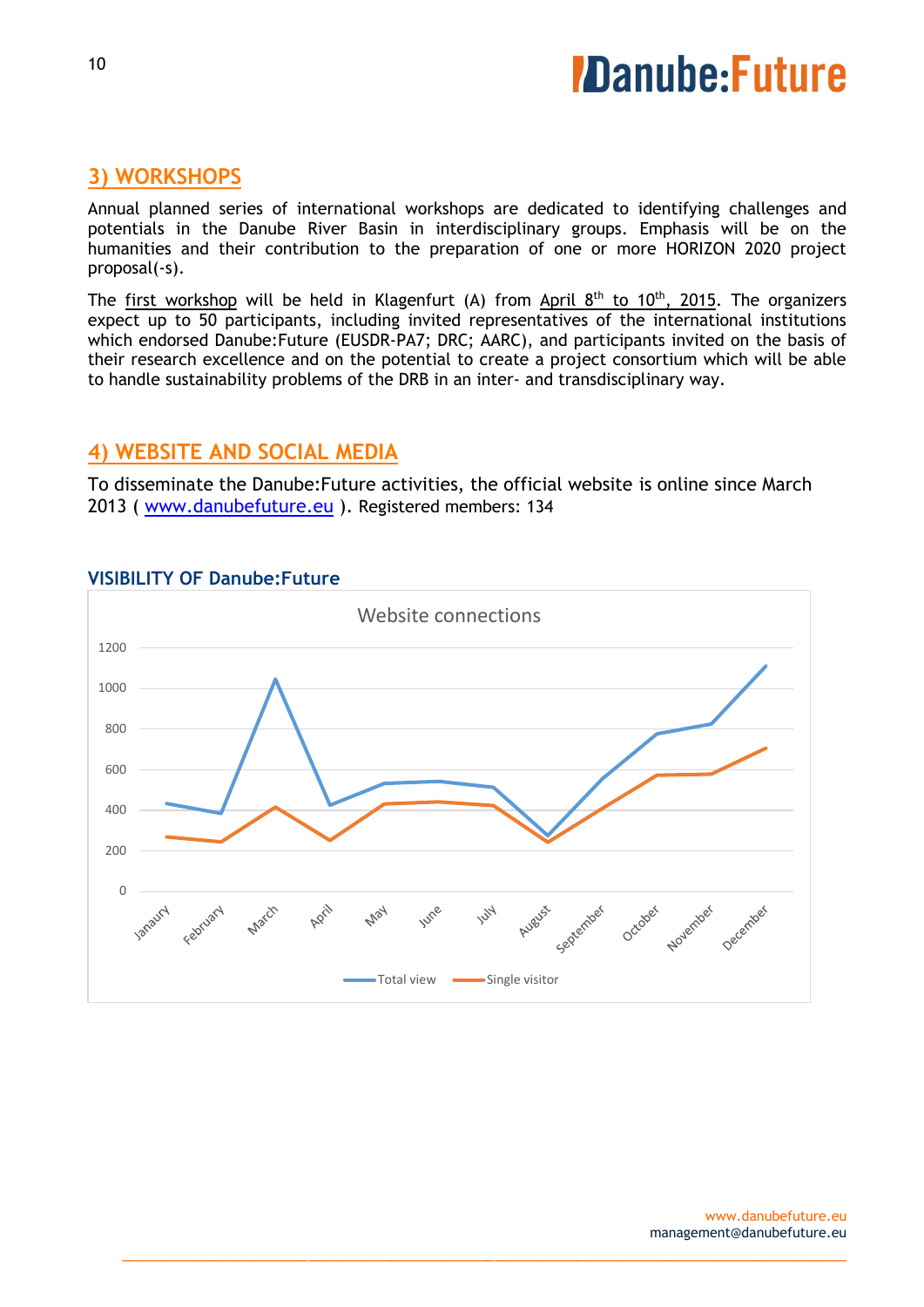

(please note: the DIAnet School is held in Italy during the first quarter)

#### **Social network:**

The following profiles are open:

- LINKEDIN "DanubeFuture group"
- TWITTER @DanubeFuture
- FACEBOOK [facebook.com/2014DIS](http://www.facebook.com/2014DIS) (the account is related to the DIAnet School)

#### **Other webpages:**

Danube:Future is permanently promoted in the following websites: EUSDR (project and initiatives), EUSDR-PA7 (flagship projects), DRC, AARC, ICPDR, IAD, IDM, Danube-Inco.net

The activities of Danube:Future, in particular the DIAnet Schools and the Workshops, were promoted on 37 webpages, of which 16 of DRC/AARC Universities.

### **5) ARTICLES/PUBLICATIONS RELATED TO Danube:Future**

- **"2013 DIAnet International School Proceedings"** available at: [www.openstarts.units.it/dspace/handle/10077/9292](http://www.openstarts.units.it/dspace/handle/10077/9292)
- **"2014 DIAnet International School Proceedings"** available at: <http://www.openstarts.units.it/dspace/handle/10077/10485>
- **ACTA ZOOLOGICA BULGARICA,** suppl n. 7, 2014 available at: [http://www.acta-zoologica](http://www.acta-zoologica-bulgarica.eu/downloads/acta-zoologica-bulgarica/2014/supplement-7-209-214.pdf)[bulgarica.eu/downloads/acta-zoologica-bulgarica/2014/supplement-7-209-214.pdf](http://www.acta-zoologica-bulgarica.eu/downloads/acta-zoologica-bulgarica/2014/supplement-7-209-214.pdf)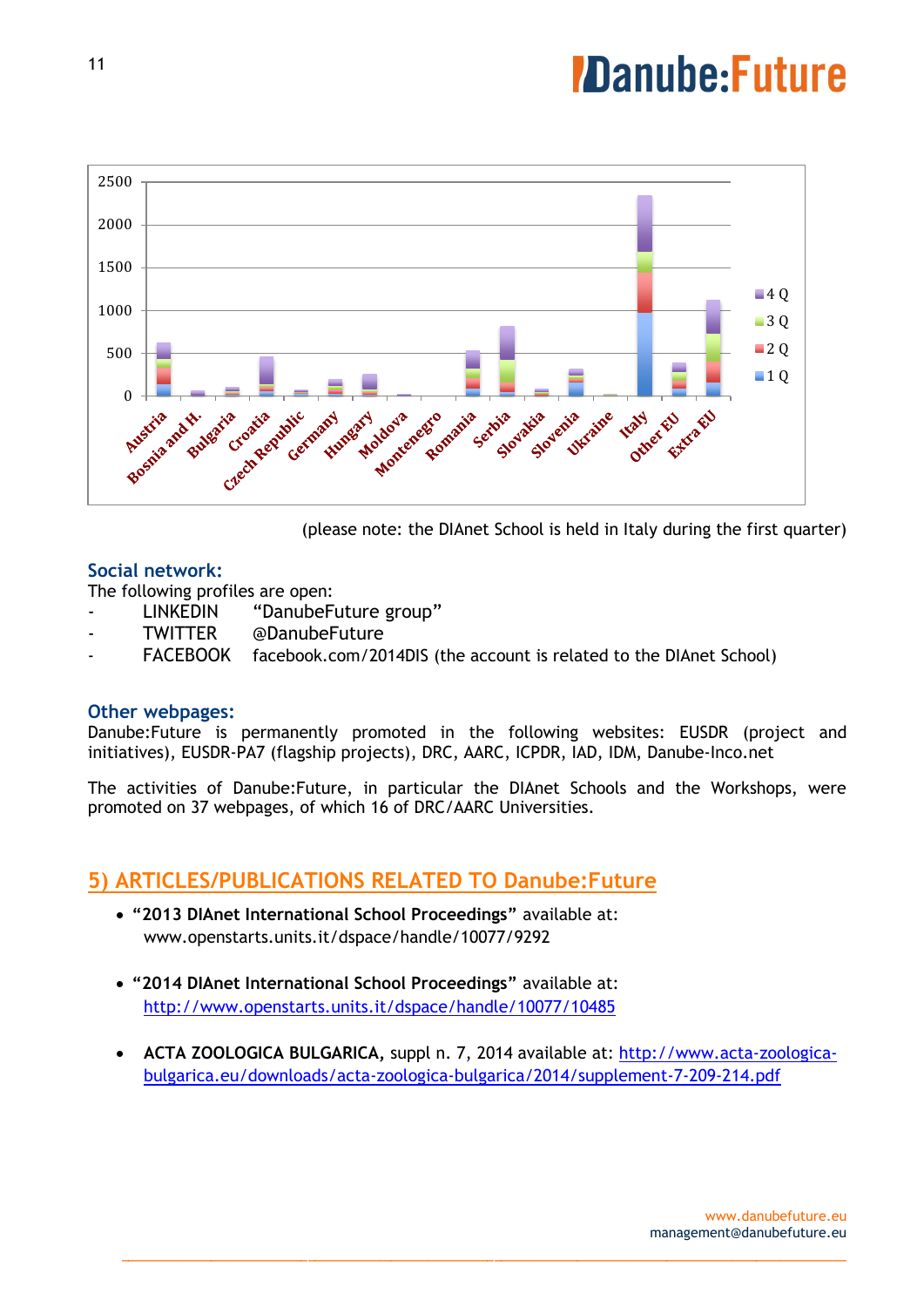### **CAPACITY BUILDING MODULE**

**DIAnet International School** is the first project linked to Danube:Future. It started in January 2013, with the financial contribution of the European Social Fund FVG 2007/13, and CARIGO Bank Foundation of Gorizia. The School is held in Gorizia (Italy), on the border between Italy and Slovenia; the Isonzo River and its problems serve as a smaller scale case study for the participants.

**2014DIS** "The role of natural heritage for the sustainable development of the Danube Region"

- March 22<sup>nd</sup> 31st 2014
- 35 Participants from 11 Countries and 17 Universities
- 6 project proposals
- Proceedings are available since November

**2015DIS** "The role of cultural heritage for the sustainable development of the Danube Region" (preparation)

- March 14<sup>th</sup> 23<sup>rd</sup> 2015
- 40 Participants from 10 Countries and 16 Universities will participate.

## **RESEARCH MODULE**

The main goal of this module is to create new bi-/tri- and multilateral research projects funded by Horizon 2020, Structural Funds (ERDF, ESF, Cohesion Fund), joint programs of national research funds, etc. These projects investigate specific questions related to the overall aim and contributing specifically to the societal and environmental challenges of the DRB. They also contribute to the knowledge base of the integrated core project.

The expert knowledge on sustainability issues available through Danube:Future will allow even small and peripheral communities and actors to gain access to the international state of the art in matters of sustainable development. The distribution of project results will be greatly enhanced through the offered networking tools.

The Core partners are working on mapping the existing projects linked to the themes of Danube:Future by using the "Danube:Future Knowledge-base".